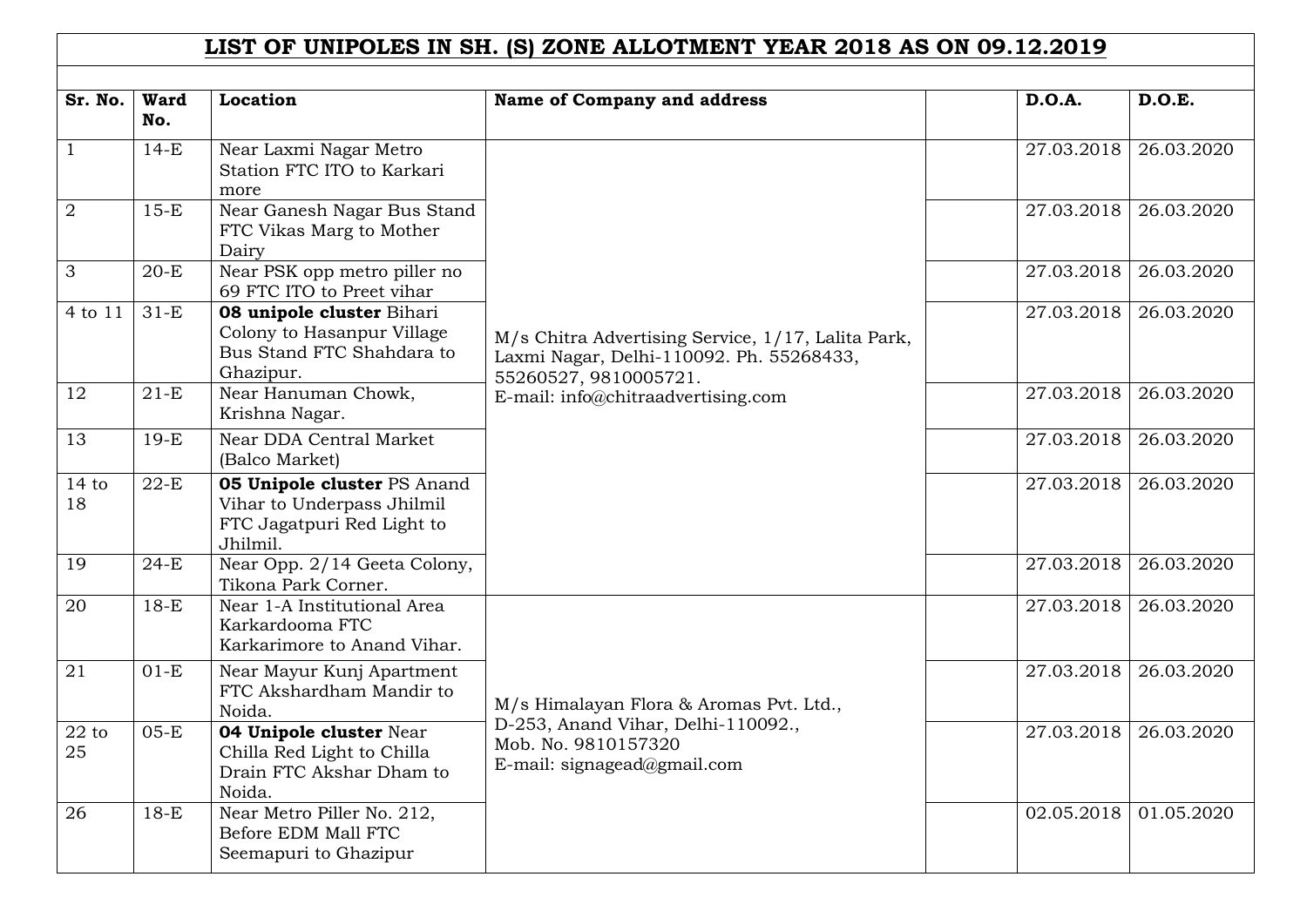| 27          | $29-E$ | Near Yamuna Sports Complex<br>Bus Stand FTC Vigyan Vihar<br>to Ram Vihar.          |                                                                                                                                                                                                                                        |            | 27.03.2018   26.03.2020 |
|-------------|--------|------------------------------------------------------------------------------------|----------------------------------------------------------------------------------------------------------------------------------------------------------------------------------------------------------------------------------------|------------|-------------------------|
| 28          | $19-E$ | Near HWF Bhawan IP Extn.<br>FTC Hasanpur Depot to<br>Shahdara.                     |                                                                                                                                                                                                                                        | 27.03.2018 | 26.03.2020              |
| 29          | $20-E$ | Near BSES bill center<br>Karkardooma FTC DC Sh. (S)<br>office to Park Plaza.       |                                                                                                                                                                                                                                        | 27.03.2018 | 26.03.2020              |
| 30          | $17-E$ | Opp. Cross River Mall Main<br>Gate FTC Cross River Mall to<br>ACP Shahdara Office. | M/s Satayam Enterprises, C-546/101, Aryaveer<br>Complex, New Ashok Nagar, Delhi-110096.                                                                                                                                                | 27.03.2018 | 26.03.2020              |
| 31          | $20-E$ | Near Opp. Sneh International<br>School Marginal Bandh Road                         | M: 8860214433, 8860214435.<br>E-mail: satyamenterprises.adv@gmail.com                                                                                                                                                                  | 27.03.2018 | 26.03.2020              |
| 32          | $24-E$ | Near EDMC Parking Opp.<br>Chacha Nehru Hospital, Geeta<br>Colony.                  |                                                                                                                                                                                                                                        | 27.03.2018 | 26.03.2020              |
| 33 to<br>35 | $24-E$ | 03 unipole cluster Near<br>Community Hall Shastri Nagar<br>to Aaram Park.          |                                                                                                                                                                                                                                        | 27.03.2018 | 26.03.2020              |
| 36          | $14-E$ | Near V3S Entry Gate FTC<br>Khajuri to Vikas.                                       |                                                                                                                                                                                                                                        | 27.03.2018 | 26.03.2020              |
| 37          | $20-E$ | Near Metro Piller No.128<br>Karkardooma FTC Anand<br>Vihar to Karkarimore.         |                                                                                                                                                                                                                                        | 27.03.2018 | 26.03.2020              |
| 38          | $10-E$ | Near Sport Complex, East<br>Vinod Nagar.                                           | M/s Appear Outdoor Media Advertising, Khasra<br>No. 139/1/2, Ground Floor, Gali No. 10, Block A-<br>1, Sant Nagar, Benagali Colony, Burari, New<br>Delhi-110084. Ph. 011-42828249,<br>M-8505964455.<br>E-mail: appearoutdoor@gmail.com | 27.03.2018 | 26.03.2020              |
| 39          | $01-E$ | Near Fine Home Apptt. Mayur<br>Vihar FTC Jeevanmal Hospital<br>to Patparganj.      |                                                                                                                                                                                                                                        | 27.03.2018 | 26.03.2020              |
| 40          | $28-E$ | Opp. Indian Oil Petrol Pump<br>GT Road Dilshad Garden FTC<br>Ghaziabad to ISBT.    |                                                                                                                                                                                                                                        | 27.03.2018 | 26.03.2020              |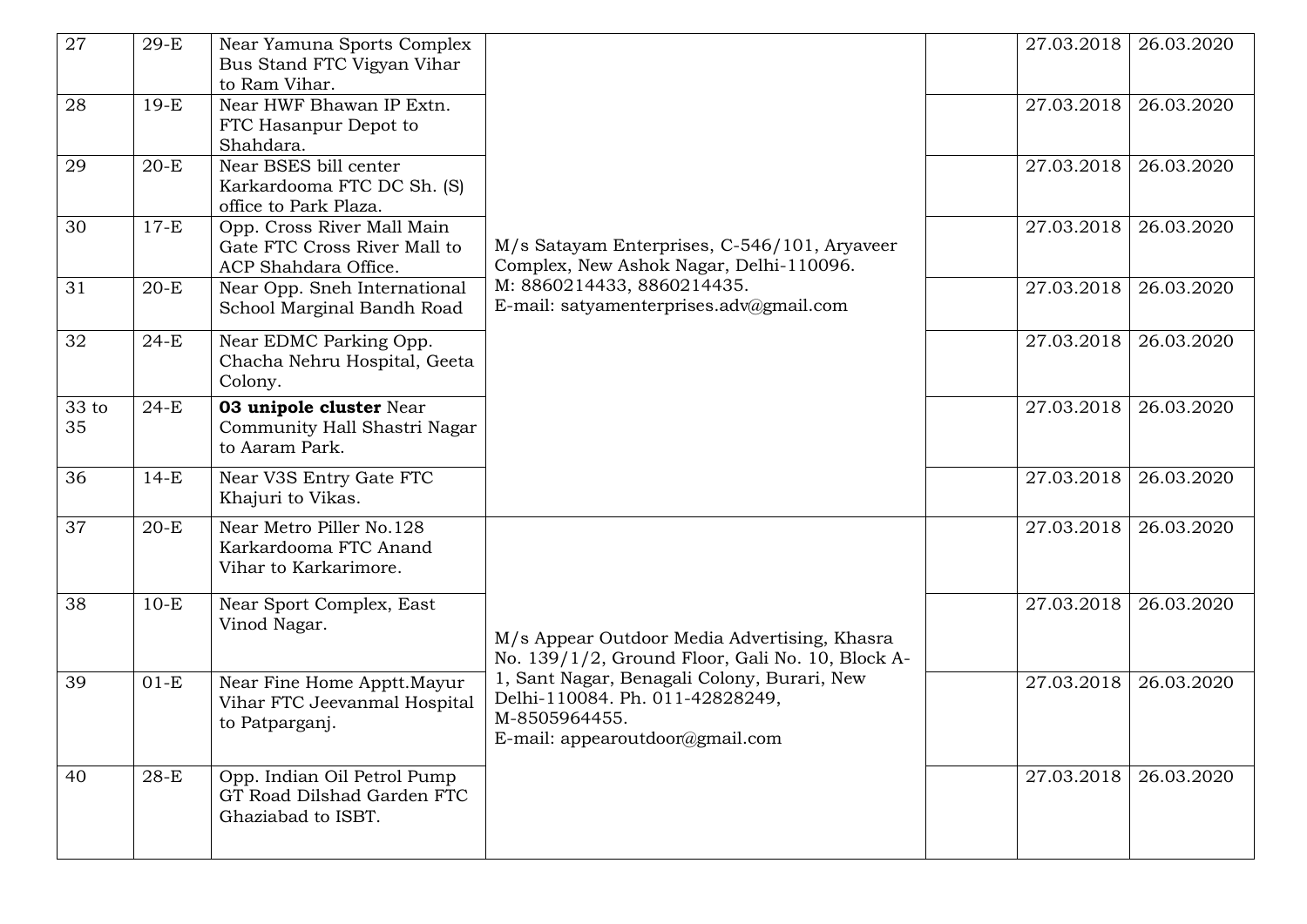| 41              | $14-E$ | Near Metro Piller No. 22 in<br>Parking BSES Laxmi Nagar<br>FTC Preet Vihar to ITO.  |                                                                                                                                                                 | 27.03.2018 | 26.03.2020 |
|-----------------|--------|-------------------------------------------------------------------------------------|-----------------------------------------------------------------------------------------------------------------------------------------------------------------|------------|------------|
| 42              | $30-E$ | Near Metro Piller No. 217<br>Rama Petrol Pump FTC<br>Seemapuri to Ghazipur.         | M/s Hindustan Publicity (P) Ltd., 4727/21, Darya<br>Ganj, New Delhi-110002.<br>Ph. 011-23273336, 23273017, 23268754.<br>E-Mail: hindustanpublicity@gmail.com    | 27.03.2018 | 26.03.2020 |
| 43              | $28-E$ | Before Telephone Exchange<br>Bus Stand Dilshad Garden<br>FTC Shahdara to Ghaziabad. |                                                                                                                                                                 | 27.03.2018 | 26.03.2020 |
| 44              | $14-E$ | Near Metro Piller No. 24 in<br>parking BSES Laxmi Nagar<br>FTC Preet Vihar to ITO.  | M/s. Outdoor Communication Pvt. Ltd., 67-C,<br>Pocket A-9, Kalkaji Extn., New Delhi-110019.<br>Mob. No. 9810333372, 9891218080<br>E-mail: mysa.ganesh@gmail.com | 27.03.2018 | 26.03.2020 |
| $45$ to<br>49   | $13-E$ | 05 unipole cluster ITO<br>Chungi to Yamuna Bridge FTC<br>Karkarimore to ITO.        |                                                                                                                                                                 | 27.03.2018 | 26.03.2020 |
| 50              | $19-E$ | Near Nalla Slaughter House,<br>Ghazipur FTC Ghazipur<br>Murga Mandi to Khora        |                                                                                                                                                                 | 27.03.2018 | 26.03.2020 |
| 51              | $20-E$ | Near Guffa Wala Mandir Preet<br>Vihar FTC Ghazipur to<br>Shahdara.                  |                                                                                                                                                                 | 27.03.2018 | 26.03.2020 |
| 52              | $19-E$ | Near Between Metro Piller<br>No.10 & 11 FTC NH-24 to Max<br>Hospital                |                                                                                                                                                                 | 27.03.2018 | 26.03.2020 |
| $\overline{53}$ | $17-E$ | Near Delhi Fire Service<br>Vishwas Nagar FTC DC Sh. (S)<br>office to Park Plaza.    |                                                                                                                                                                 | 27.03.2018 | 26.03.2020 |
| 54              | $01-E$ | Near Pocket-B Market Mayur<br>Vihar.                                                |                                                                                                                                                                 | 27.03.2018 | 26.03.2020 |
| 55              | $24-E$ | Opp. 84, Kundan Nagar FTC<br>Karkarimore to DC Office<br>Geeta Colony.              |                                                                                                                                                                 | 27.03.2018 | 26.03.2020 |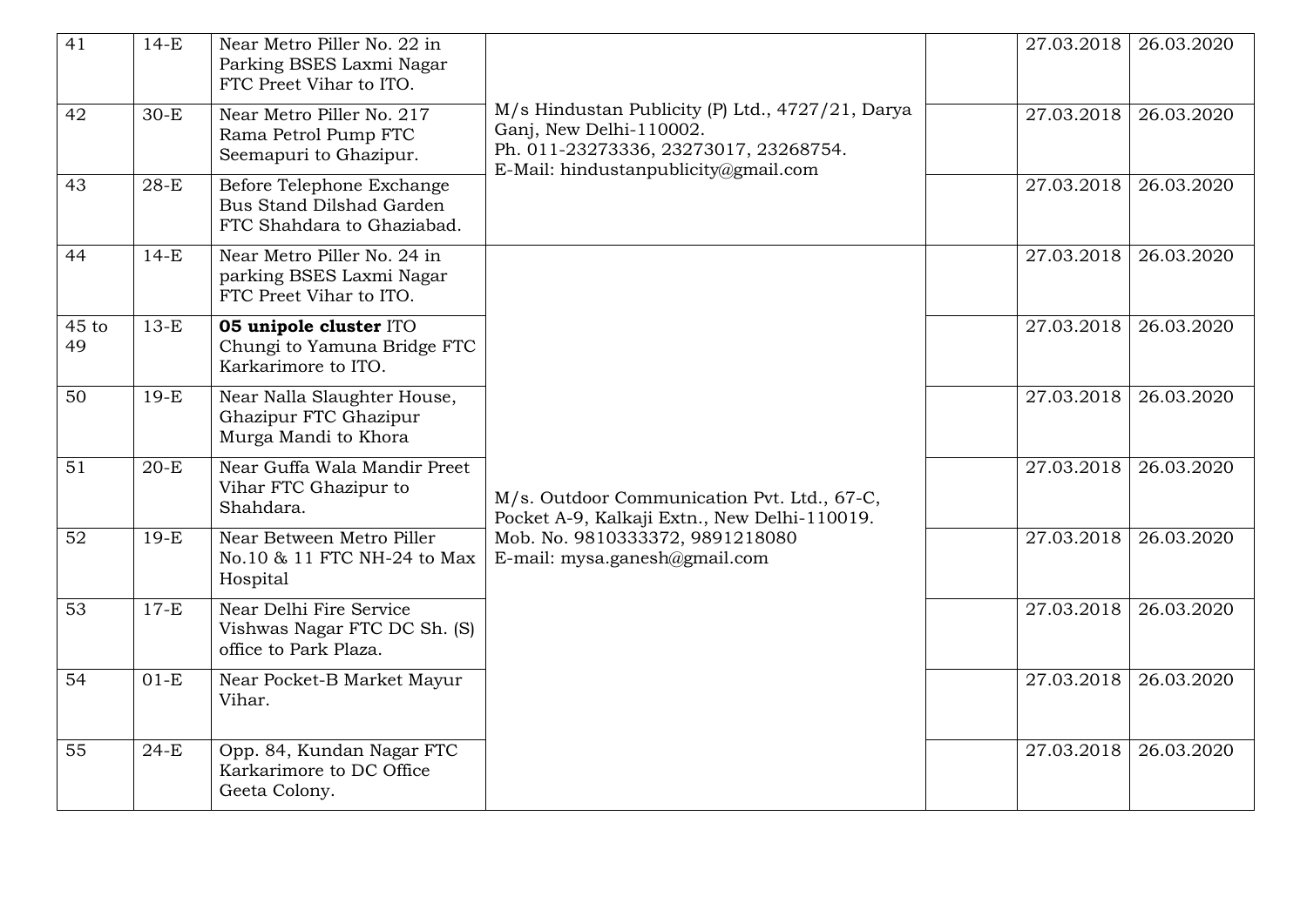| 56 to<br>58            | $14-E$ | <b>03 Unipole Cluster Turning</b><br>Laxmi Nagar to Opp. Akshar<br><b>Dham Metro Station FTC</b><br>Gandhi Nagar to Mayur Vihar. | M/s Outdoor Hub.<br>105, Surya Complex, 21, Veer Savarkar Block,<br>Shakarpur, Delhi-110092, Ph. No. 011-42448777,<br>Mob. No. 9810230100                                     | 24.04.2018 | 23.04.2020<br>Cancelled on<br>26.11.2019 |
|------------------------|--------|----------------------------------------------------------------------------------------------------------------------------------|-------------------------------------------------------------------------------------------------------------------------------------------------------------------------------|------------|------------------------------------------|
|                        |        |                                                                                                                                  | E-mail: outdoorhub1978@gmail.com                                                                                                                                              |            |                                          |
| 59 <sub>to</sub><br>66 | $27-E$ | 08 unipole cluster Gandhi<br><b>Nagar Pusta Road FTC</b><br>Akshardham to Gandhi Nagar.                                          | M/s Outdoor Hub.<br>105, Surya Complex, 21, Veer Savarkar Block,<br>Shakarpur, Delhi-110092, Ph. No. 011-42448777,<br>Mob. No. 9810230100<br>E-mail: outdoorhub1978@gmail.com | 24.04.2018 | 23.04.2020<br>Cancelled on<br>26.11.2019 |
| 67 to<br>74            | $30-E$ | <b>08 unipole cluster Apsara</b><br><b>Boarder Gole Chakkar to</b><br>underpass Ram Prashta FTC<br>Seemapuri to Anand Vihar.     | M/s Outdoor Hub.<br>105, Surya Complex, 21, Veer Savarkar Block,<br>Shakarpur, Delhi-110092, Ph. No. 011-42448777,<br>Mob. No. 9810230100<br>E-mail: outdoorhub1978@gmail.com | 24.04.2018 | 23.04.2020<br>Cancelled on<br>26.11.2019 |
| 75 to<br>82            | $01-E$ | 08 unipole cluster Noida<br>More Mayur Vihar to Hotel<br>Crown Plaza FTC Akshar<br>Dham to Noida.                                | M/s Advert Communication (P) Ltd.<br>B-9, IInd Floor, Model Town-II, Delhi-110009<br>Ph. No. 011-27415952, Mob. No. 9810294055<br>E-mail: advert.unipoles@gmail.com           | 27.03.2018 | 26.03.2020                               |
| 83                     | $02-E$ | Near Bhim Rao Ambedkar<br>Khel Parisar Trilokpuri FTC<br>Hotel Crown Plaza to<br>Kalyanpuri Pulia.                               | M/s Adzone Advertising, Shop No. 2, Shaheed<br>Budh Ram Singh Complex, Near Hindon                                                                                            | 27.03.2018 | 26.03.2020                               |
| 84                     | $05-E$ | Near Opp. Buster Pumping<br>Stn. Vashundhra Enclave FTC<br>Dallupura to Noida                                                    | Apartment, Vasundhara Enclave, Delhi-110096,<br>Ph. No. 011-22618656, Mob. No. 9212636392<br>E-mail: virenderdedha10@gmail.com                                                | 27.03.2018 | 26.03.2020                               |
| 85                     | $28-E$ | Near Raghuvansi Service Stn.<br>Dilshad Garden GT Road FTC<br>Shahdara to Ghaziabad.                                             | M/s V.L. Outdoor Advertising Agency<br>1449/74-A, St. No. 5, Durgapuri, Shahdara,<br>Delhi-110032<br>E-mail: singh.vijay0159@gmail.com                                        | 27.03.2018 | 26.03.2020                               |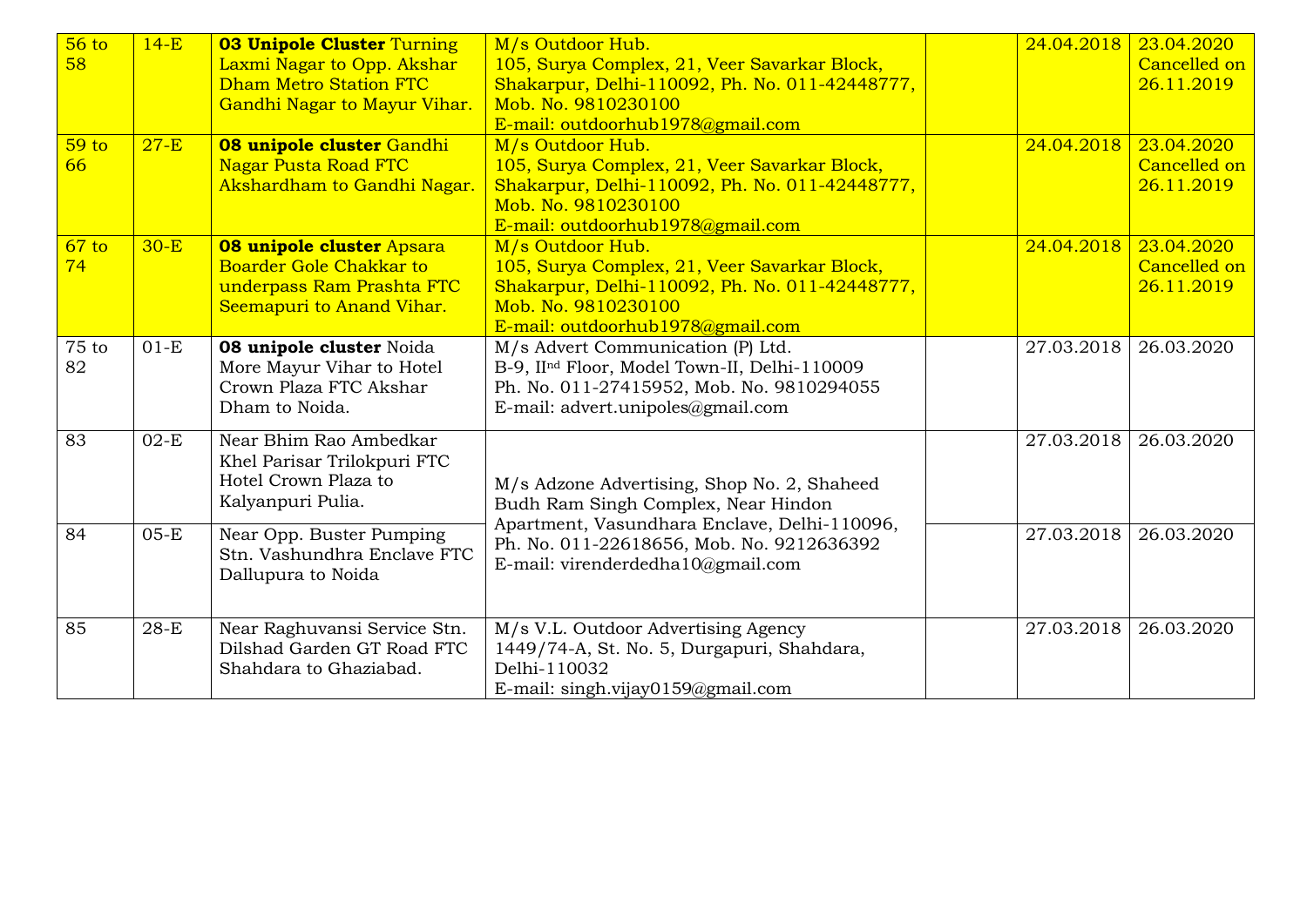|                        |                    |                                                                                                                                         | LIST OF UNIPOLES IN SH. (S) ZONE ALLOTMENT YEAR 2019 AS ON 09.12.2019                                                                                                                                                |                             |            |
|------------------------|--------------------|-----------------------------------------------------------------------------------------------------------------------------------------|----------------------------------------------------------------------------------------------------------------------------------------------------------------------------------------------------------------------|-----------------------------|------------|
|                        |                    |                                                                                                                                         |                                                                                                                                                                                                                      |                             |            |
| Sr.<br>No.             | <b>Ward</b><br>No. | Location                                                                                                                                | <b>Name of Company and address</b>                                                                                                                                                                                   | <b>D.O.A.</b>               | D.O.E.     |
| $1$ to $5$             |                    | 05 Unipole Cluster from Yamuna<br>Bridge to ITO Chungi FTC ITO to<br>Karkarimore                                                        | M/s Chitra Advertising Service, 1/17, Lalita<br>Park, Laxmi Nagar, Delhi-110092. Ph.<br>55268433, 55260527, 9810005721.<br>E-mail: info@chitraadvertising.com                                                        | 21-10-2019                  | 20-10-2024 |
| 6                      |                    | Near Shahdara Border Bus Stand,<br>FTC Seema Puri to Anand Vihar                                                                        | M/s Satayam Enterprises, C-546/101, Aryaveer<br>Complex, New Ashok Nagar, Delhi-110096. M:<br>8860214433, 8860214435.<br>E-mail: satyamenterprises.adv@gmail.com                                                     | 21-10-2019                  | 20-10-2024 |
| $\overline{7}$ to 9    |                    | 03 Unipole Cluster Gate Entry<br>Priya Enclave to DDA Market<br>Karkardooma LSC FTC KKD<br>Court to DDA Market                          | M/s Sarthak Advertising, 07, G.F., A-II Tower,<br>Corpporate Park, Sec.-142, Noida M:<br>9999300167.<br>E-mail: infor@sarthakadverttising.com                                                                        | 21-10-2019                  | 20-10-2024 |
| 10 to<br>12            |                    | 03 Unipole Cluster Kalyanpuri<br>Pulia to Hotal Crown Plaza FTC<br>Kalyanpuri to Hotal Crown Plaza                                      | M/s Appear Outdoor Media Advertising, Khasra<br>No. 139/1/2, Ground Floor, Gali No. 10, Block                                                                                                                        | 21-10-2019                  | 20-10-2024 |
| 13 to<br>17            |                    | 05 Unipole Cluster Jhilmil<br>underpass to Garg Hospital AGCR<br>Enclave before Nala FTC Jhilmil<br>to Jagatpuri                        | A-1, Sant Nagar, Benagali Colony, Burari, New<br>Delhi-110084. Ph. 011-42828249, M-<br>8505964455. E-mail: appearoutdoor@gmail.com                                                                                   | 21-10-2019                  | 20-10-2024 |
| 18                     |                    | Site Near Delhi Police Apartment,<br>Mayur Vihar Ph-I                                                                                   | M/s Hindustan Publicity (P) Ltd., 4727/21,<br>Darya Ganj, New Delhi-110002. Ph. 011-<br>23273336, 23273017, 23268754. E-Mail:<br>hindustanpublicity@gmail.com                                                        | 21-10-2019                  | 20-10-2024 |
| 19 <sub>to</sub><br>23 |                    | 05 Unipole Cluster Kailash Nagar<br>Red Light to Lalita Park BQS<br>(Near FOB) FTC Gandhi Nagar to<br>Ramesh Park                       | M/s. Outdoor Communication Pvt. Ltd., 67-C,<br>Pocket A-9, Kalkaji Extn., New Delhi-110019.<br>Mob. No. 9810333372, 9891218080 E-mail:<br>mysa.ganesh@gmail.com                                                      | 21-10-2019                  | 20-10-2024 |
| $24$ to<br>27          |                    | 04 Unipole Cluster from Opposite<br>Metro Station Mayur Vihar Extn.<br>to Opposite Delhi Police<br>Apartment FTC Noida to<br>Akshardham | M/s Adzone Advertising, Shop No. 2, Shaheed<br>Budh Ram Singh Complex, Near Hindon<br>Apartment, Vasundhara Enclave, Delhi-110096,<br>Ph. No. 011-22618656, Mob. No. 9212636392<br>E-mail: virenderdedha10@gmail.com | $\overline{23} - 10 - 2019$ | 22-10-2024 |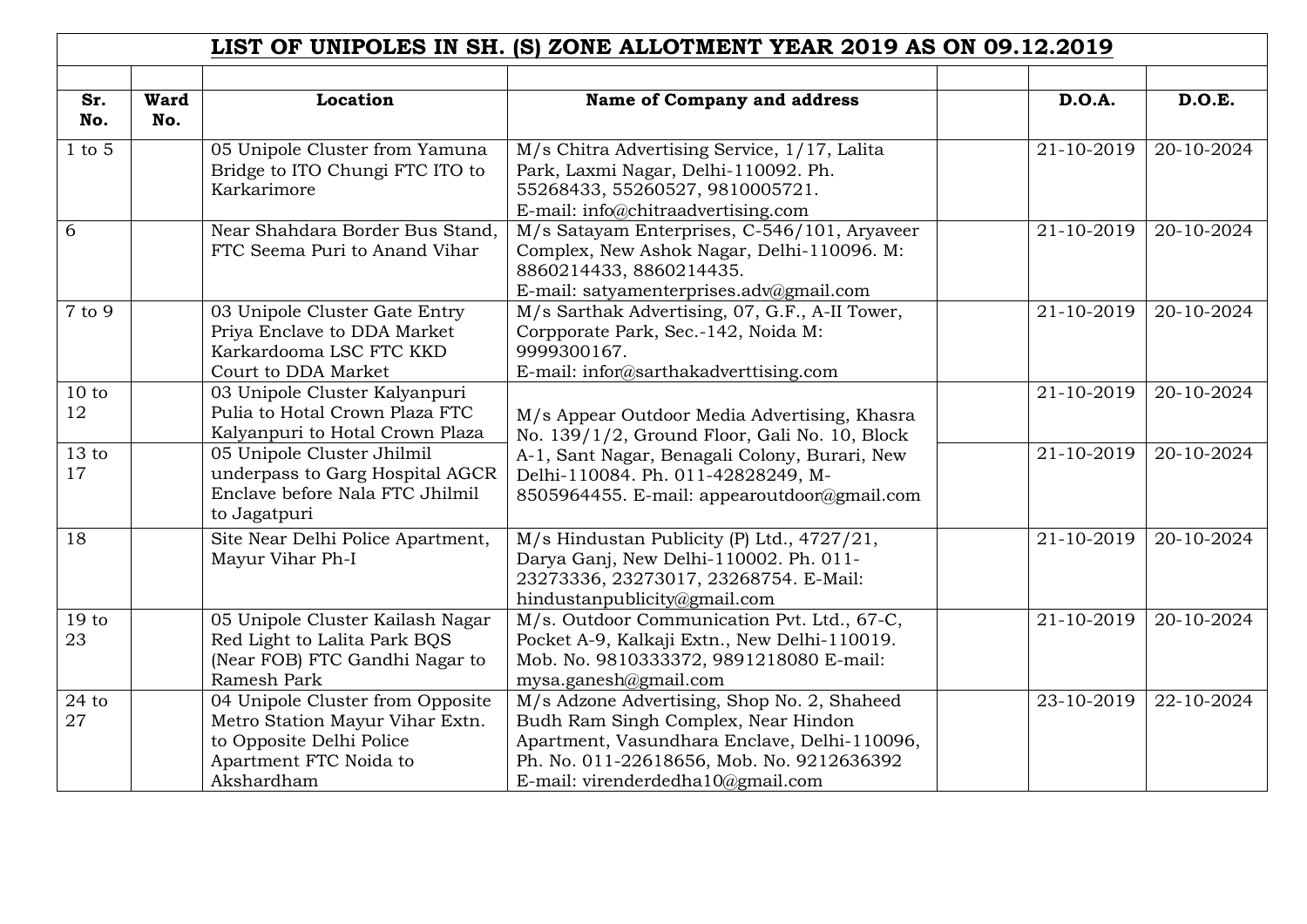| $28$ to<br>31 | 04 Unipole Cluster from Noida<br>Mayur Vihar Link Road U.P. to<br>Opposite Metro Station Mayur<br>Vihar Extn. FTC Noida to<br>Akshardham |                                                                                                                                                          | 23-10-2019 | 22-10-2024 |
|---------------|------------------------------------------------------------------------------------------------------------------------------------------|----------------------------------------------------------------------------------------------------------------------------------------------------------|------------|------------|
| $32$ to<br>34 | 03 Unipole Cluster at Pragati<br>Marg Mayur Vihar Ph-III FTC<br>Dallupura Marg to Khoda Colony                                           |                                                                                                                                                          | 23-10-2019 | 22-10-2024 |
| 35            | Opp. PWD Electric Pole No. 4,<br>Near Loknayak Setu Laxmi Nagar<br>to ITO                                                                | M/s Pioneer Publicity Corp. (P) Ltd., 2C-6, New<br>Rohtak, Near Liberty Cinema, Karol Bagh, Delhi-<br>110005,<br>E-mail: delhi@pioneerpublicityindia.com | 21-10-2019 | 20-10-2024 |
| 36 to<br>38   | 03 Unipole Cluster Karkari More<br>Red Light to Opp. Bihari Colony<br>Shahdara FTC Hasanpur Depot to<br>Shahdara                         | M/s Bit Solutions<br>A-118, West Azad Nagar, Gali No. 6, Krishna<br>Nagar, Delhi-110051<br>E-mail: tcg.bharatbhusan@gmail.com                            | 21-10-2019 | 20-10-2024 |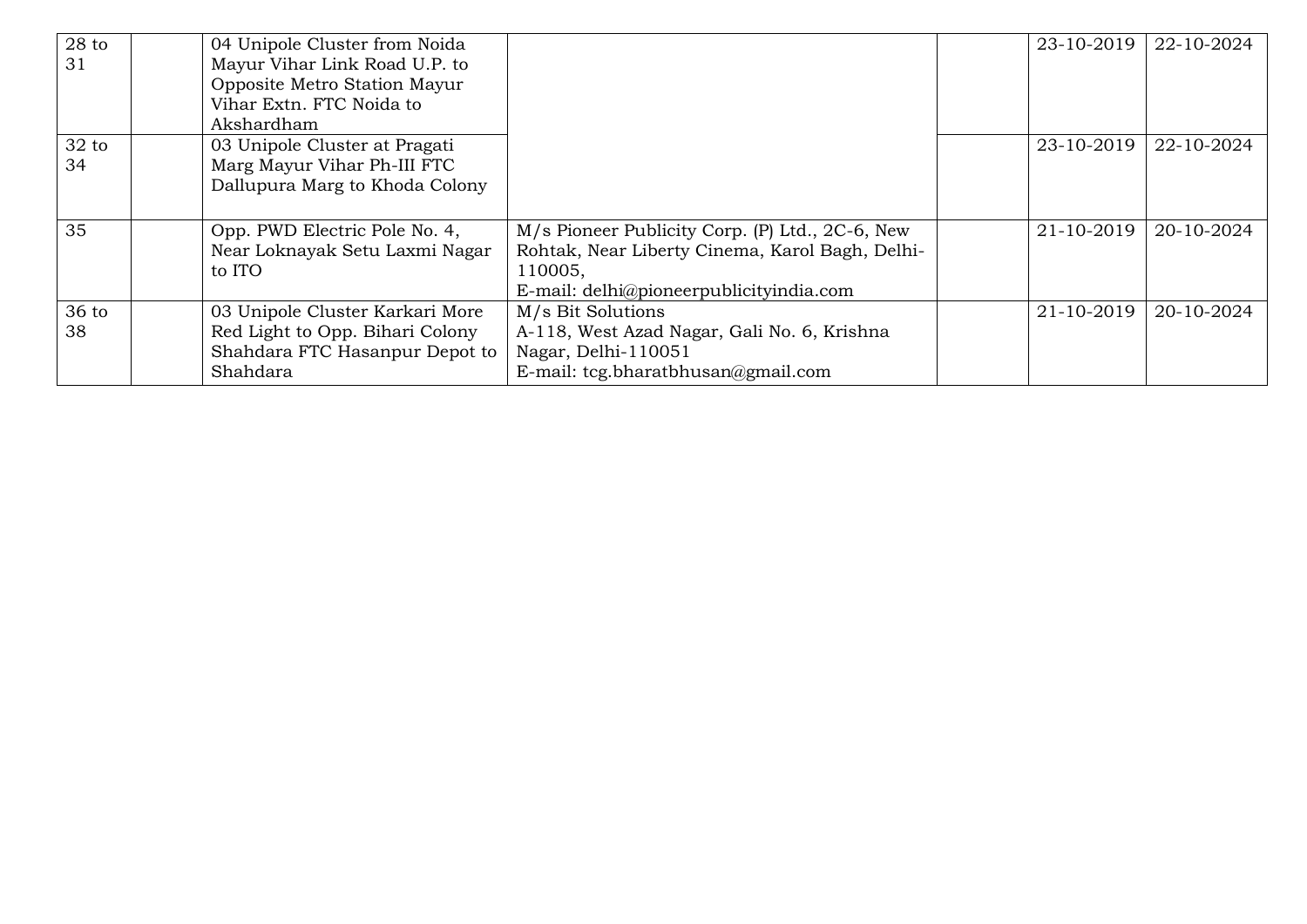| LIST OF UNIPOLES IN SH. (N) ZONE ALLOTMENT YEAR 2018 ON 09.12.2019 |                                                                                         |                                                                                                                                                            |            |            |  |  |
|--------------------------------------------------------------------|-----------------------------------------------------------------------------------------|------------------------------------------------------------------------------------------------------------------------------------------------------------|------------|------------|--|--|
| Sr. No.<br><b>Master</b><br>List                                   | Location                                                                                | <b>Name of Advertiser</b>                                                                                                                                  | <b>DOA</b> | <b>DOE</b> |  |  |
| $\mathbf{1}$                                                       | Near E/pole no. 44, Shastri Park,<br>Pusta Road, FTC Shastri Park to<br>Khajuri Chowk.  | M/s Appear Outdoor Media Advertising, Khasra No.<br>139/1/2, Ground Floor, Gali No. 10, Block A-1, Sant                                                    | 27.03.2018 | 26.03.2020 |  |  |
| $\overline{2}$                                                     | Near MCD Primary School Sunder<br>Nagri FTC Ghaziabad to Wazirabad<br>opp. Mandoli Jail | Nagar, Benagali Colony, Burari, New Delhi-110084. Ph.<br>011-42828249, M-8505964455. E-mail:<br>appearoutdoor@gmail.com                                    | 27.03.2018 | 26.03.2020 |  |  |
| 3                                                                  | At Parking Shahdara (N) Zone DC<br>Office, Keshav Chowk.                                | M/s Chitra Advertising Service, 1/17, Lalita Park, Laxmi<br>Nagar, Delhi-110092. Ph. 55268433, 55260527,<br>9810005721. E-mail: info@chitraadvertising.com | 27.03.2018 | 26.03.2020 |  |  |
| $\overline{4}$                                                     | Near Shahdara Border Bus Stand<br>FTC Anand Vihar to Seemapuri.                         |                                                                                                                                                            | 27.03.2018 | 26.03.2020 |  |  |
| 5                                                                  | Infront of Himgiri automobiles, Jyoti<br>Colony FTC Loni to Shahdara.                   |                                                                                                                                                            | 27.03.2018 | 26.03.2020 |  |  |
| 6                                                                  | Near Urinal Shukar Bazar Chowk,<br>Shahdara                                             |                                                                                                                                                            | 27.03.2018 | 26.03.2020 |  |  |
| $\overline{7}$                                                     | Near Police Booth, Yudhister Setu,<br>Shastri Park FTC ISBT to Shahdara.                |                                                                                                                                                            | 27.03.2018 | 26.03.2020 |  |  |
| 8                                                                  | Near Turning Usmanpur Police<br>Station.                                                | M/s Hindustan Publicity (P) Ltd., 4727/21, Darya Ganj,<br>New Delhi-110002. Ph. 011-23273336, 23273017,<br>23268754. E-Mail: hindustanpublicity@gmail.com  | 27.03.2018 | 26.03.2020 |  |  |
| 9                                                                  | Near E/Pole no. 11, Shastri Park,<br>Pusta Road, FTC Shastri Park to<br>Khajuri Chowk.  |                                                                                                                                                            | 27.03.2018 | 26.03.2020 |  |  |
| 10                                                                 | Near MIG Flat Road Bus Stand FTC<br>Ghaziabad to Wazirabad opp. Tata<br>Motors          | M/s Satayam Enterprises, C-546/101, Aryaveer Complex,<br>New Ashok Nagar, Delhi-110096. M: 8860214433,                                                     | 27.03.2018 | 26.03.2020 |  |  |
| 11 to 15                                                           | 05 Unipole cluster at Khajuri Pusta<br>Road to UP Border.                               | 8860214435. E-mail: satyamenterprises.adv@gmail.com                                                                                                        | 27.03.2018 | 26.03.2020 |  |  |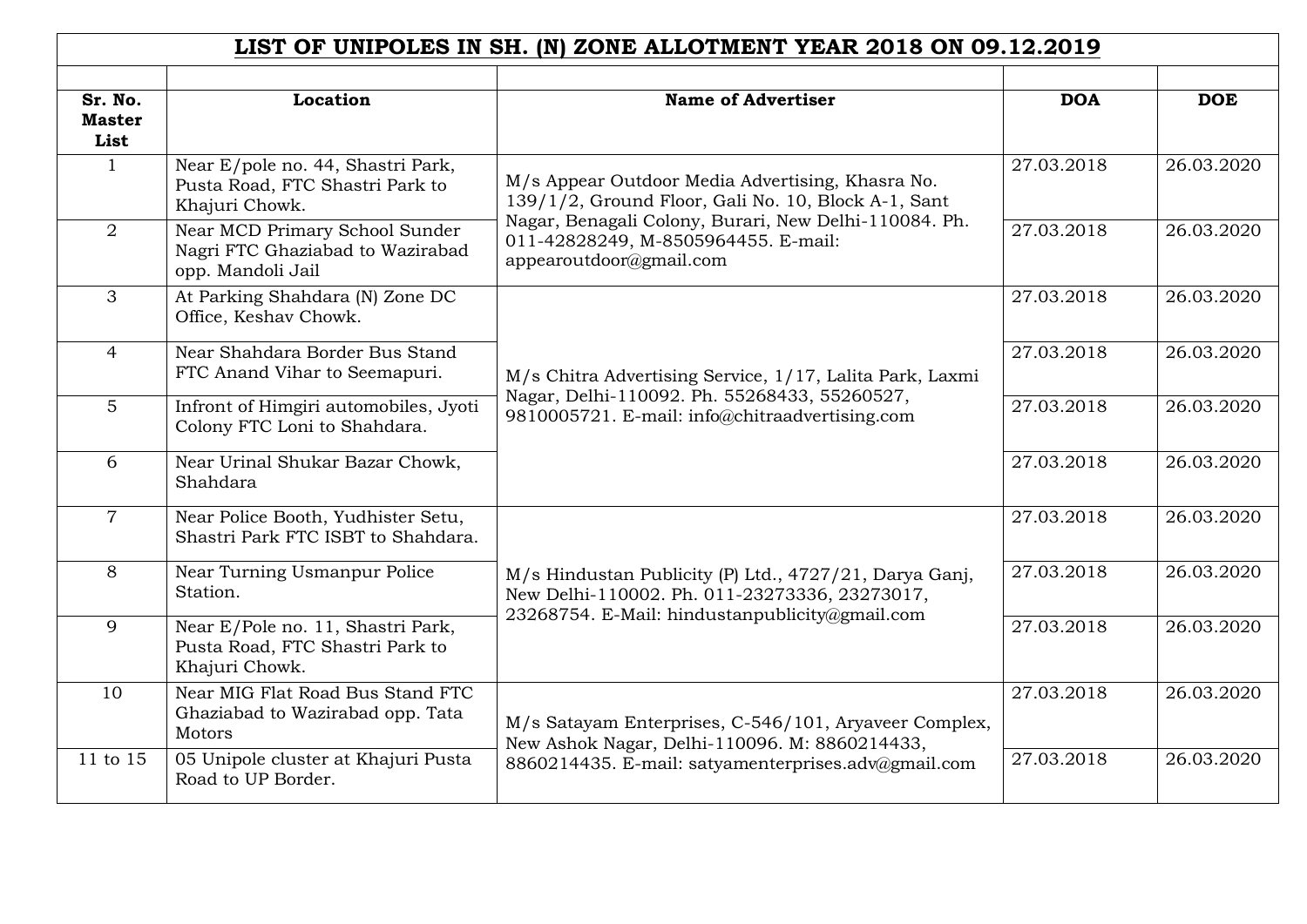| 16 | Near H. No.130, Old Seelampur.<br>(Unipole Shiffted near fishpond<br>boundary wall FTC Welcome Metro<br>Station to Seelampur Metro Station) | M/s V.L. Outdoor Advertising Agency<br>1449/74-A, St. No. 5, Durgapuri, Shahdara,                                                                            | 27.03.2018 | 26.03.2020 |
|----|---------------------------------------------------------------------------------------------------------------------------------------------|--------------------------------------------------------------------------------------------------------------------------------------------------------------|------------|------------|
| 17 | Near Nand Nagari, Bus Terminal.                                                                                                             | Delhi-110032                                                                                                                                                 | 27.03.2018 | 26.03.2020 |
| 18 | Near Bus Shelter, Shastri Park.                                                                                                             |                                                                                                                                                              | 27.03.2018 | 26.03.2020 |
| 19 | Near street Light Pole No. 28, Pusta<br>Road FTC Shastri Park to Khajuri<br>Chowk.                                                          | M/s. Outdoor Communication Pvt. Ltd., 67-C, Pocket A-9,<br>Kalkaji Extn., New Delhi-110019. Mob. No. 9810333372,<br>9891218080 E-mail: mysa.ganesh@gmail.com | 27.03.2018 | 26.03.2020 |
| 20 | Near Meena Bazar, J&K Pocket,<br>Dilshad Garden                                                                                             |                                                                                                                                                              | 27.03.2018 | 26.03.2020 |
| 21 | Near alltaz Dawa Khana Metro Piller<br>No. 160 FTC Seelampur to Maujpur.                                                                    |                                                                                                                                                              | 27.03.2018 | 26.03.2020 |